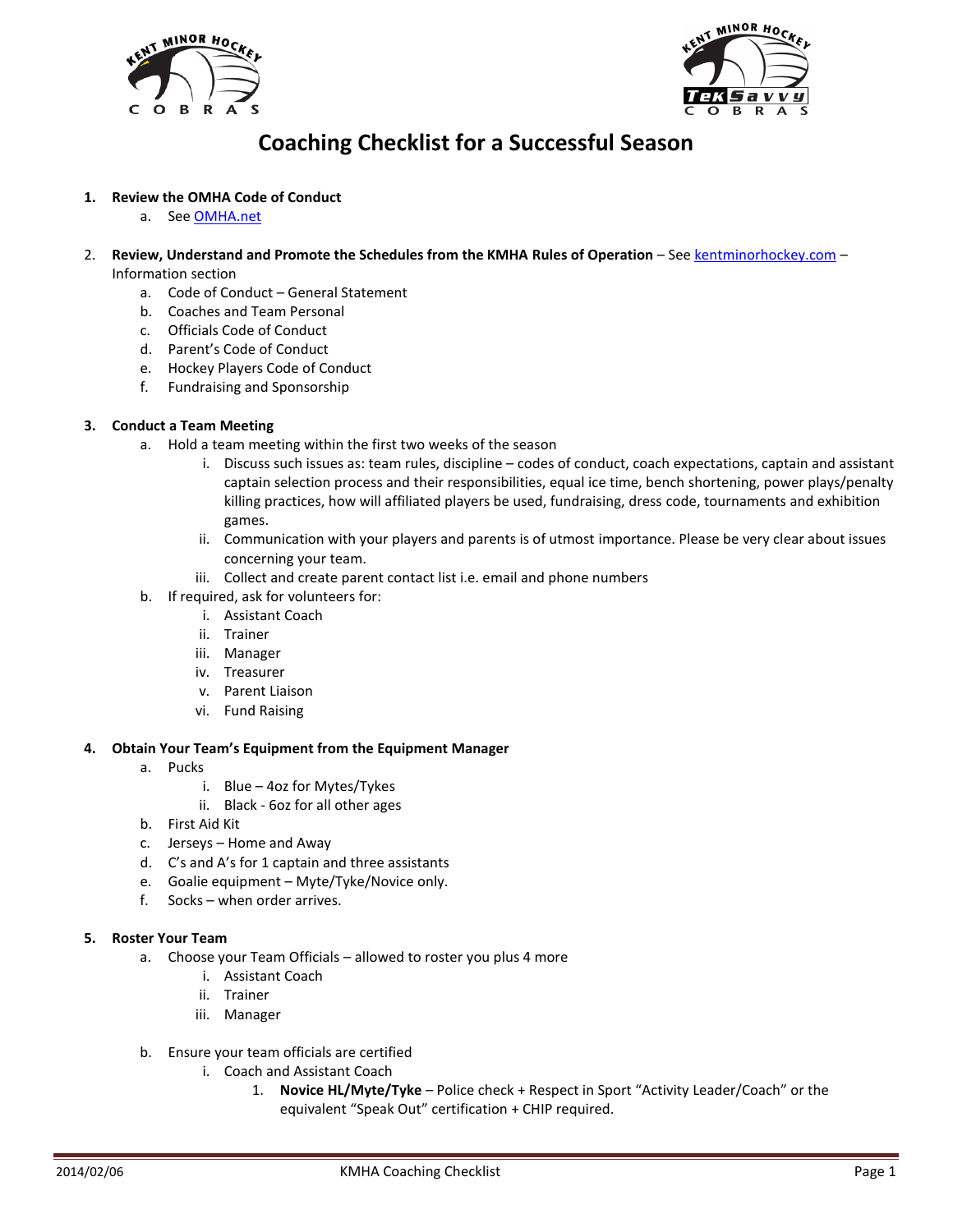



- 2. **Novice or above** Police check + Respect in Sport "Activity Leader/Coach" or the equivalent "Speak Out" certification + Coaching Development 1 or above required.
- ii. **Trainer** Police check + Respect in Sport "Activity Leader/Coach" or the equivalent "Speak Out" certification + Trainers course required.
- iii. **Manager** Police check + Respect in Sport "Activity Leader/Coach" or the equivalent "Speak Out" certification required.

Note: No individual may sign more than one OMHA team official's card with the same team. You could sign two different cards with different teams.

- c. Submit your team to the KMHA Registrar and the VP of Travel, House League & Local League.
	- i. Affiliate players with your team by following the AP rule in the KMHA Constitution (see [kentminorhockey.com\)](kentminorhockey.com).
	- ii. Submit a list of team officials and players with addresses and dates of birth to the KMHA Registrar for submission to the OMHA.
	- iii. New players must submit a copy of their birth certificate.
		- 1. Tyke Division Coaches must collect birth certificates from all players and provide to KMHA Registrar at earliest opportunity
	- iv. No players will be allowed to play in a game until roster has been submitted.
	- v. All registered players must have one parent complete Respect in Sport Parent program prior to the start of playing season (one time only)
- d. Travel Teams to submit proposed Budget to KMHA Treasurer. See [kentminorhockey.com F](file://s1111473/dfitzmor/Kent%20Minor%20Hockey/2003%20Kent%20Cobra/kentminorhockey.com)orms section.
- e. Things to consider:
	- i. Team must be officially rostered with OMHA to participate in tournaments.
	- ii. KMHA will reimburse Team Officials for the cost of their courses (provide receipt to KMHA Treasurer).
	- iii. Only Team Officials are allowed on the bench.
	- iv. Police checks are to be handed in the President of KMHA or KMHA Abuse & Harassment Chair.

# **6. Attend the Scheduling Meeting**

- a. Ice Scheduler will provide sheets with your available time slots.
- b. Work with the Ice Scheduler to solve conflicts.

# **7. Conduct Good Practices**

- a. Be prepared have a plan.
- b. Use volunteers each non-rostered volunteer must complete a police check, and must have the equivalent PRS or "Speak Out" certification. Cost will be paid by KMHA.
- c. Please ensure that all players wear the proper equipment. This includes mouth guards and neck guards.
	- i. Any on-ice helpers that are minor hockey age must wear full equipment at all times.
	- ii. Adult on-ice helpers (team officials and volunteers) must wear a CSA approved helmet, gloves, and skates at a minimum.

# **8. Enjoy Your Games**

- a. Must be a Certified Coach on the bench.
- b. Must be a Trainer on one of the benches for the game to be played.
- c. If your Trainer is not available:
	- i. contact a trainer from the opposing team (in advance if possible),
- d. Game sheets
	- i. Provided by the KMHA OMHA Rep Contact.
	- i. Game Numbers
		- 1. Available on the master schedule see [kentminorhockey.com](file://s1111473/dfitzmor/Kent%20Minor%20Hockey/2003%20Kent%20Cobra/kentminorhockey.com) Calendar.
		- 2. Available on OMHA website: [OMHA.net](http://www.omha.net/)
		- 3. Must be on game sheet.
	- ii. C's and A's must be on the game sheet or the referee may not allow anyone from the team to speak with a referee during the game.